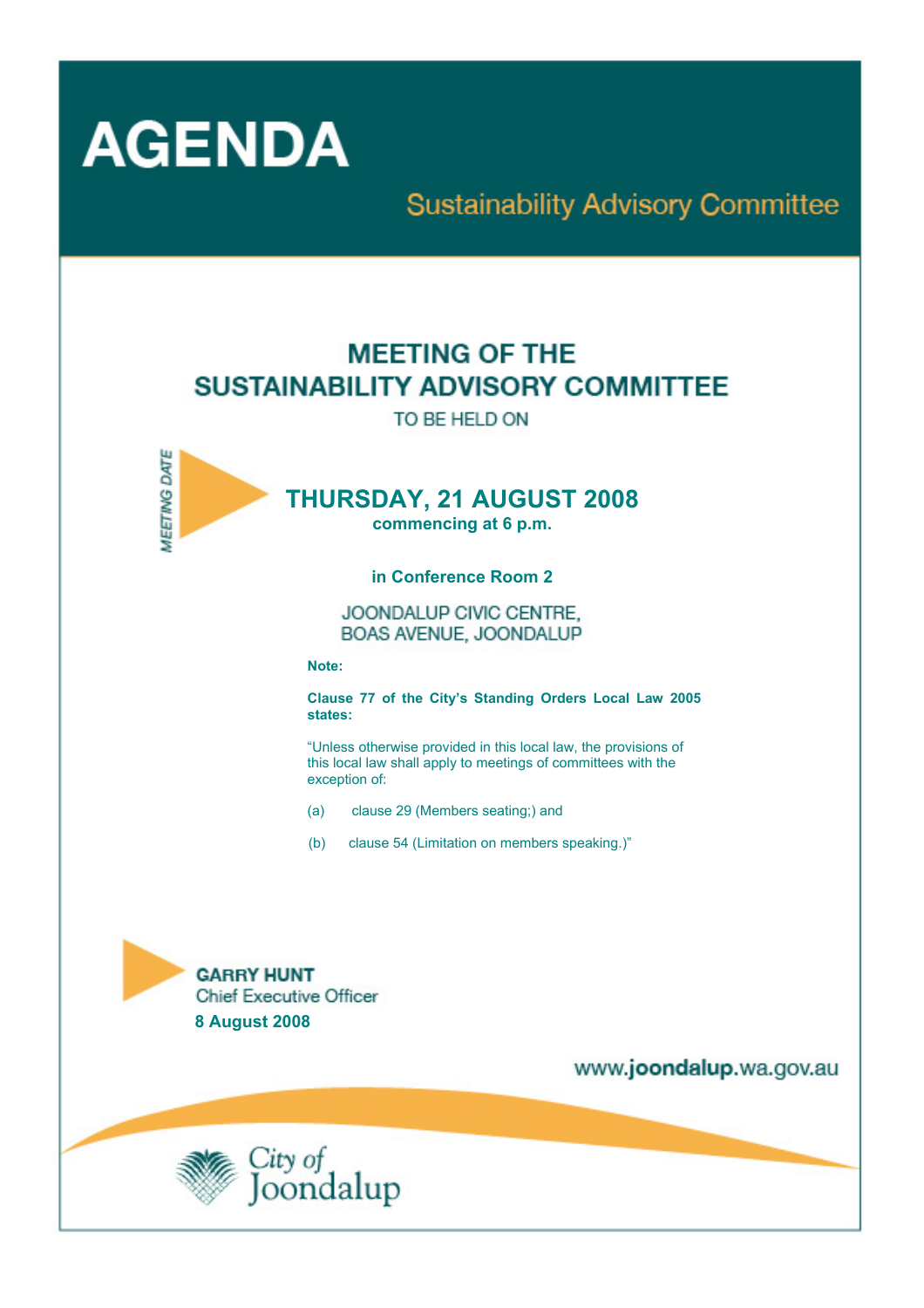Notice is hereby given that a meeting of the **SUSTAINABILITY ADVISORY COMMITTEE** will be held in Conference Room 2, Joondalup Civic Centre, Boas Avenue, Joondalup on **Thursday, 21 August 2008** commencing at **6 p.m.** 

GARRY HUNT **Chief Executive Officer Chief Executive Officer Joseph According to the Chief Executive Officer Joondalup** 8 August 2008 Western Australia

# **AGENDA**

#### **Committee Members**

Cr Brian Corr **Presiding Person** Cr Albert Jacob Cr Russ Fishwick

Cr Mike Norman Deputy Presiding Person

Mr Steve Magyar **Community Representative** Mr Rainer Repke Community Representative Mr Alan Green **Community Representative** Mr Brett Dorney **Community Representative** Mr John Chester **Community Representative** Ms Janina Pezzarini **Community Representative** Mr Peter Jacoby **Community Representative** Ms Ute Goeft Community Representative

#### *Terms of Reference*

- ¾ *To recommend to the City of Joondalup Council on policy, advice and appropriate courses of action that promote sustainability, which is (1) environmentally responsible, (2) socially sound and (3) economically viable*
- ¾ *To provide advice to Council on items referred to the Committee from the City of Joondalup administration*

## **DECLARATION OF OPENING**

**APOLOGIES/LEAVE OF ABSENCE**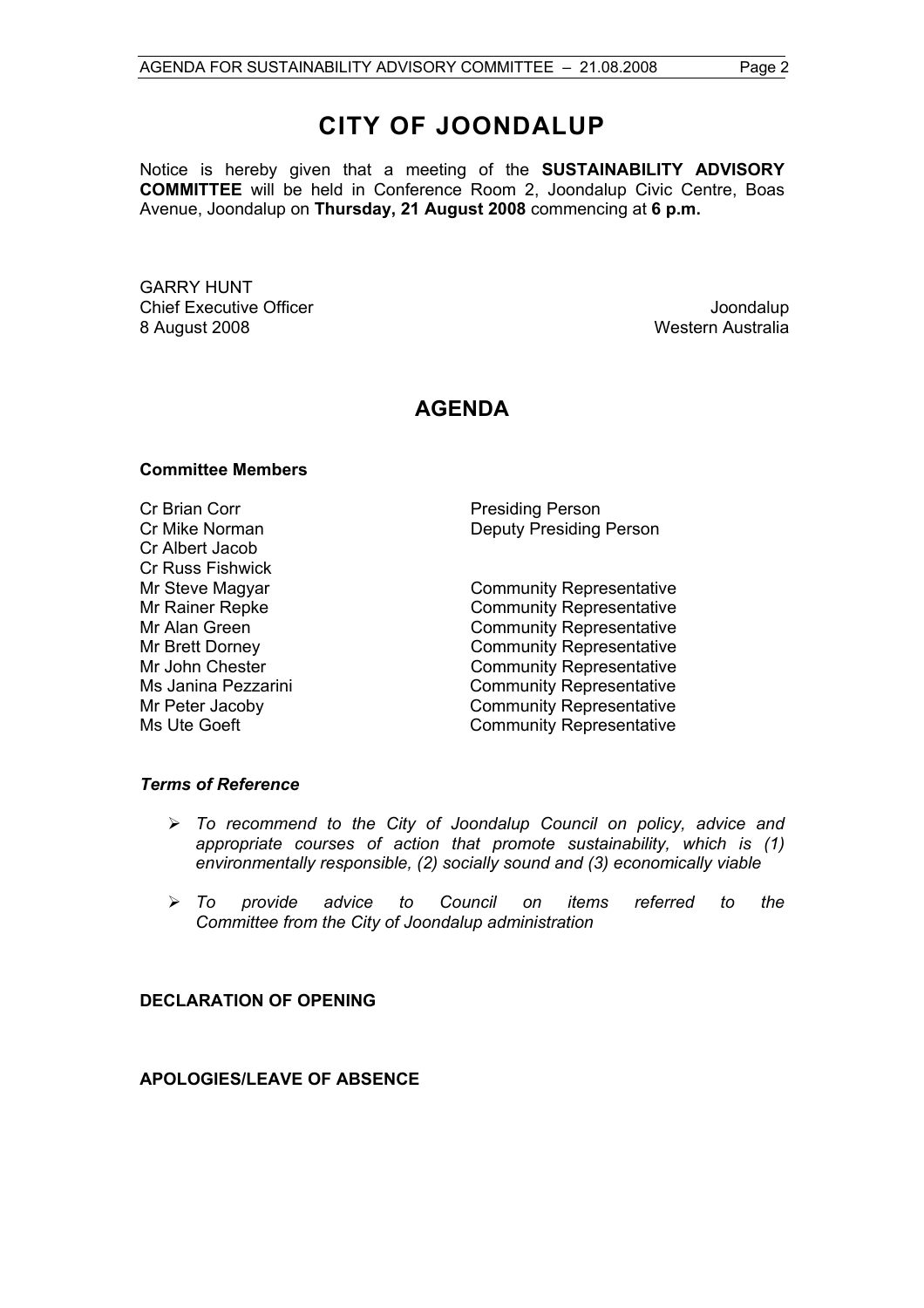#### **CONFIRMATION OF MINUTES**

## MINUTES OF THE SUSTAINABILITY ADVISORY COMMITTEE HELD 19 JUNE 2008

#### **RECOMMENDATION**

**That the minutes of the meeting of the Sustainability Advisory Committee held on 19 June 2008 be confirmed as a true and correct record.** 

**ANNOUNCEMENTS BY THE PRESIDING PERSON WITHOUT DISCUSSION** 

#### **DECLARATIONS OF INTEREST**

#### **IDENTIFICATION OF MATTERS FOR WHICH THE MEETING MAY SIT BEHIND CLOSED DOORS**

#### **PETITIONS AND DEPUTATIONS**

#### **REPORTS**

In light of Council's resolution in relation to the reports requested by the Sustainability Advisory Committee (which was that reports should go to Council in the first instance) no reports are available for presentation at this meeting.

#### **MOTIONS OF WHICH PREVIOUS NOTICE HAS BEEN GIVEN**

Notice of Motion – Mr S Magyar – Energy and Society Page 4

## **REQUESTS FOR REPORTS FOR FUTURE CONSIDERATION**

**CLOSURE**